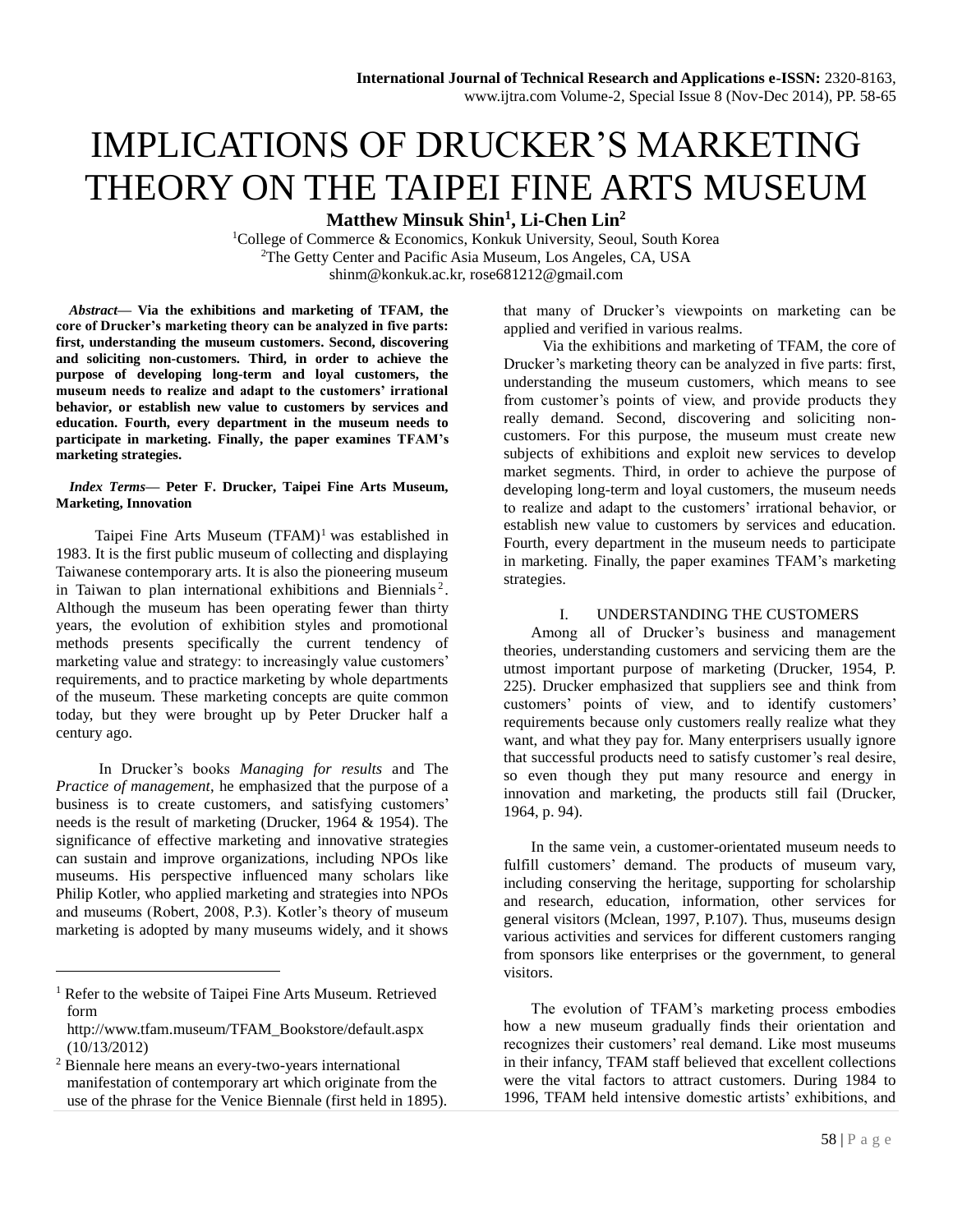followed policies of the Taipei government (Ying- Ying Lai, 2008, P. 52-53). Most exhibitions were policy and productorientated, and were categorized by materials such as oil painting, ink painting, craft, sculpture, etc. The posts, slogans and other promotions displayed the purpose of the TFAM as boosting citizens' aesthetic, and citizens deemed TFAM as an academic and elitist organization<sup>3</sup>.

However, the elitist orientation limited the number of customers to visit TFAM. As Drucker noted it is useless for organizations to stress how complicated and how laborious it is to make products. The only thing that customers will ask is "what does this do for me?" (Drucker, 1964, P.96). In order to change the impression of the museum, after 1996, two previous curators of TFAM imported new concepts for exhibitions, and cooperated with international museums to display large-scale exhibitions. Most exhibitions emphasize education and some of them encourage visitors to touch and manipulate parts of art works and have interaction with artists. TFAM gradually became a customer-orientated museum by offering more diverse exhibitions and friendly services to different market segments (Ying- Ying Lai, 2008, P.303-310).

From museum customers' points of views, they (the government, artists, common people, etc.) seek different meanings in the museum, so the museum considers their products and services in all respects. It is similar to Drucker's thought that when organizations analyze different dimensions regarding markets and customers, the result is powerful and productive insight. Museums have to examine the relationship between their products and services and each class of customers. It is the only way for museums to find the correct orientation.

## II. IDENTIFY COMPETITORS

Identifying real competitors is important to manufacturers. Every manufacturer knows it has competition from similar companies, but sometimes it overlooks the opponents. Drucker used chemical companies in the 1950s as an example. Every company noted that the market had potential to grow, and therefore companies expanded. But since one company was aware of the tendency, everyone could expect it, so the over-capacity leads to the price dropping sharply, and companies' operations countering the crisis (Drucker, 1964, P. 95-96).

More than that, another serious problem is that manufacturers usually pay attention to direct competitors in similar businesses, but ignore other products or services which also meet customers' equal satisfaction. Drucker looked at a

 $\overline{a}$ 

bowling manufacturer, for example. From the customers' points of view, the activities can be replaced by other leisure activities, so the worst enemy of the bowling manufacturer is other programs (Drucker, 1964, P95). If the manufacturers do not realized the true competitors are raiding customers, their products become outdated products easily.

The same situation occurs in the competition between museums. They not only compete with other museums but, in fact, they compete more with other recreations. Customers usually have other alternatives such as biking, surfing the Internet, and going to the libraries. Thus, museums must understand why certain people usually attend but the others do not. That means, they should examine the customers' decision process, knowing that customers will pay for satisfying experiences in the museums (Kotler, 1998). They need compete with other leisure activities and amusements with upgraded services and attractive programs.

At the beginning, TFAM was established with the government's assistance and had unique marketing target, so it had few competitors. However, when other museums in Taipei such as the National Palace Museums<sup>4</sup> and National Museum of History<sup>5</sup>, whose original exhibitions focus on Chinese traditional relics, started to introduce national exhibitions, TFAM faced the increasing numbers of direct competitors. New opening museum like Museums of Contemporary Taipei (MOCA)<sup>6</sup> also shared TFAM's markets, and motivated TFAM to adjust its orientation, model of exhibitions, and the quality of customer services. Compared to the National Taiwan Palace Museums which focus on international tourists, TFAM gave care to Taipei citizens and Taiwan's young artists. Competition forced TFRM began to integrate and apply its interior and exterior advantages like a nearly large park and convenient location that National Museum of History and MOCA cannot have at the same time.

Besides direct competitors, TFAM was aware of indirect competitors and started to investigate customers' real demands. Most customers expect better services and friendly environment, so TFAM tried to cooperate with other professional organizations and outsourcing companies (e.g. restaurant & coffee shop). It also rearranged the signs, the bookshop, the restrooms, accessible environment, and relocated the gift shop in order to provide visitors more

<sup>&</sup>lt;sup>3</sup> At 1980s, the government asked citizens to avoid wearing casual clothes (like flip flops or tank tops) to museums. Visiting the museum was seen as a formal activating for citizens.

<sup>4</sup> The National Taiwan Palace Museums is located in Taipei which houses near 700,000 pieces of [ancient Chinese](http://en.wikipedia.org/wiki/History_of_China) artifacts and artworks. Most of the collections are high quality pieces collected by China's [ancient emperors](http://en.wikipedia.org/wiki/Emperor_of_China) and be transported to Taiwan after Chinese Civil War in 1949.

<sup>5</sup> The National Museum of History is the first public museum afte[r Republic of China](http://en.wikipedia.org/wiki/Republic_of_China) government moved to Taiwan, and major exhibits Chinese historical items.

<sup>6</sup> MOCA established in 2001, offering high-tech and fashion exhibitions to attract young customers.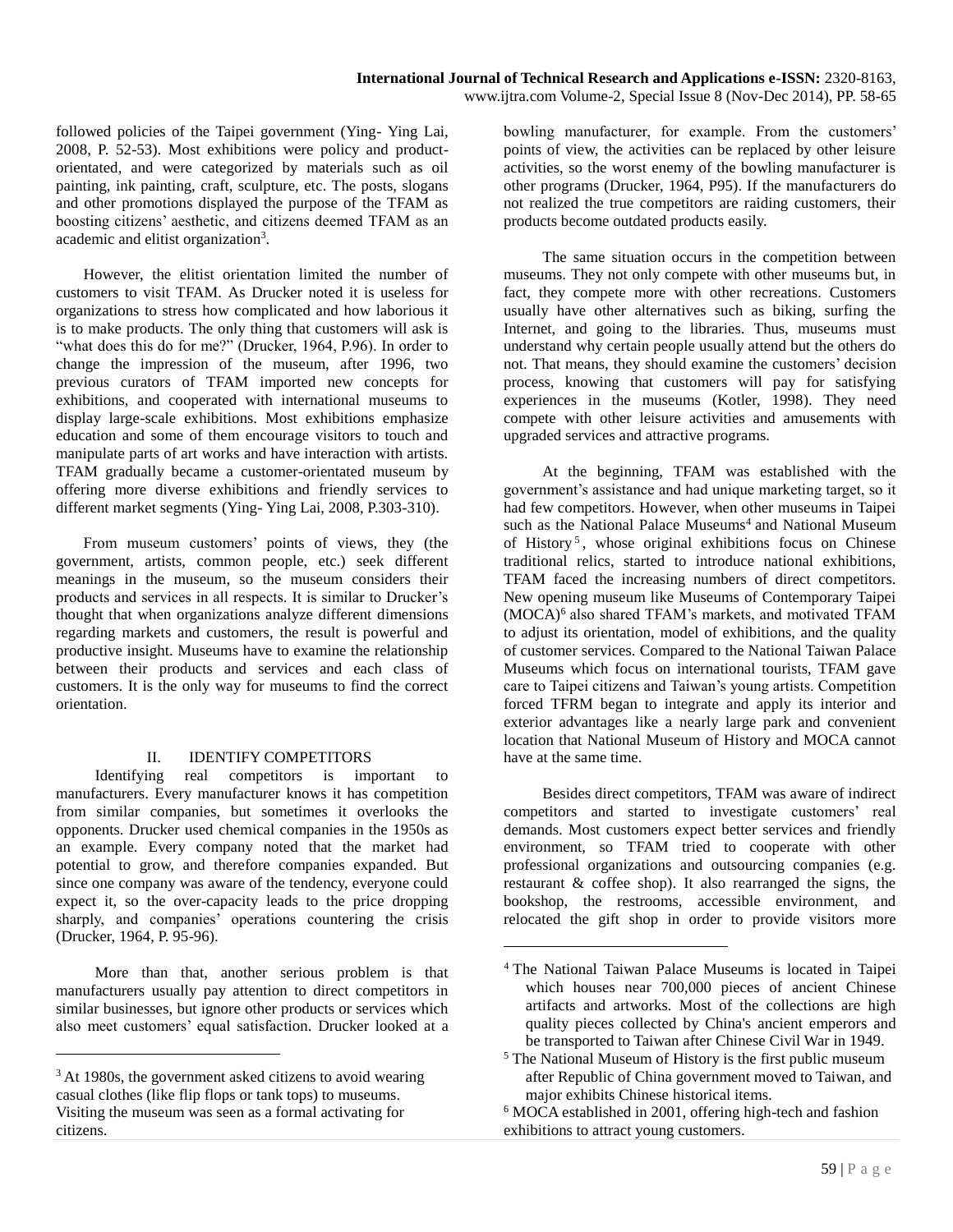comfortable facilities. In 2010, during the Taipei International Flora Expo, TFAM opened a new entrance and lobby connected with the large park, attempting to link the museum with citizens' leisure activities. All changes resulted from that the museum wanted to contend with other indirect competitors.

Identifying competitors and finding their similar products are important for museums, especially indirect ones. It helps museum staff to think from customers' positions and take appropriate steps to compete with adversaries. Drucker expressed that manufacturers rarely adequately define competitors because they did not see from customers' points of views. They always see their companies and products as the center, but customers treat companies all the same, and their products just satisfy a small part of customers' life.

## III. DISCOVER NON-CUSTOMERS

Most manufacturers focus on target customers and think much about how to service them, but Drucker addressed unexpected questions which are rarely asked— who is the noncustomer? What does the customer buy altogether? What do customers and non-customers buy from others? What products or services could fulfill their satisfaction? (Drucker, 1964, P. 101-103). Drucker reminded manufacturers to find the reasons why these groups do not consume their products. If the manufacturers can identify who are the non-customers and what they buy from others, then they can adjust their products and services.

Similarly, museums should investigate customers and potential customers regularly to find the answers why they are not participated in the museums. Sometimes the museums' assumptions about why the customers do not visit are not real reasons such as low advertising or horizontal competition. The true reasons of museum non-customers could be having no interested in museums activities, or parents compromise to children's requires for choosing a zoo or a playground.

According to the many research projects about TFAM, most customers are women, students and well-educated people  $\frac{7}{7}$ , and their visiting motivations in order are entertainment, receiving arts news, social activities, learning arts, and family activities (Shao-Qi Bo, 2012, P.56). The research displays that TFAM's customers are similar with most art museums all over the world (kotler, 1998). Constantly

 $\overline{a}$ 

receiving new art knowledge is an importation reason for regular customers, and other customers seek recreation and comfortable environment there. Thus, TFAM broadened realms of its exhibitions, and provided more excellent customer services.

## IV. INNOVATION AND SATISFY SERVICES IN MUSEUM

Marketing and innovation are two cardinal functions of the commercial business in Drucker's management system. Innovation is an important step of developing core competencies, and it creates new expectations and new satisfactions. It also delivers new value to customers (Drucker and Maciariello, 2008a). As Drucker argued in his book

## *The Age of Discontinuity*:

"*'Innovative marketing' therefore creates markets. New technology always needs new markets which were not even conceivable until the new technology created new demands.*" (Drucker, 1969, p. 53)

Innovation is not only important for enterprises but also for the other organizations whether university, hospital or NPOs in the rapidly changing world. For museums which need ample originality and creativity, constant innovation is not only a direct way to attract different market segments, but also an essential requirement to survival. In order to sustain existing customers and increase non-customers, TFAM undertook approaches from two aspects. First, extending the pluralism of exhibitions; second, changing the strategies of promotion.

Since 2001, TFAM began to arrange new exhibitions which has never been planned before like architecture exhibitions, Vivienne Westwood fashion exhibitions, Desire and consumption-Kaiyodo and Otaku culture, and LOTS O'LOTTO: seen and unseen, a sound exhibitions for the blind<sup>8</sup>. Beside planed by museum staff, TFAM cooperated with other curators or companies to deal with special exhibitions. CAI GUO-QIANG-Hanging Out in the Museum, an installations and gunpowder drawings exhibition, and Pixar: 20 Years of Animation were two typical examples. Those exhibitions were all the rage, and attracted numerously infrequent customers including civil-engineering-department students, architects, and avant-garde clothes designers. The attendances and ticket incomes show those exhibitions were very successful<sup>9</sup>.

<sup>7</sup> Nearly 60-70% visitors are women; more than 80% adult visitors have university or graduated school degrees. 43% visitors live in Taipei City and nearly 40% visitors come with friends.

Resource from TFAM website/ [Investigation Report on](http://www.tfam.museum/TFAM_About/default.aspx?PMN=O&PMId=146&id=146)  [Visitor's Opinion.](http://www.tfam.museum/TFAM_About/default.aspx?PMN=O&PMId=146&id=146) Retrieved form

[http://www.tfam.museum/TFAM\\_About/default.aspx?PMN=](http://www.tfam.museum/TFAM_About/default.aspx?PMN=O&PMId=146&id=146) [O&PMId=146&id=146](http://www.tfam.museum/TFAM_About/default.aspx?PMN=O&PMId=146&id=146) (10/20/2012; Chinese only)

<sup>&</sup>lt;sup>8</sup> A sound and voice exhibition cooperated with the lottery company.

<sup>9</sup> TFAM accumulated more than 1,000,000 visitors in 2009 during Pixar exhibition. Visitors Analysis is from TFAM website. Retrieved form http://www.tfam.museum/TFAM\_About/default.aspx?PMN=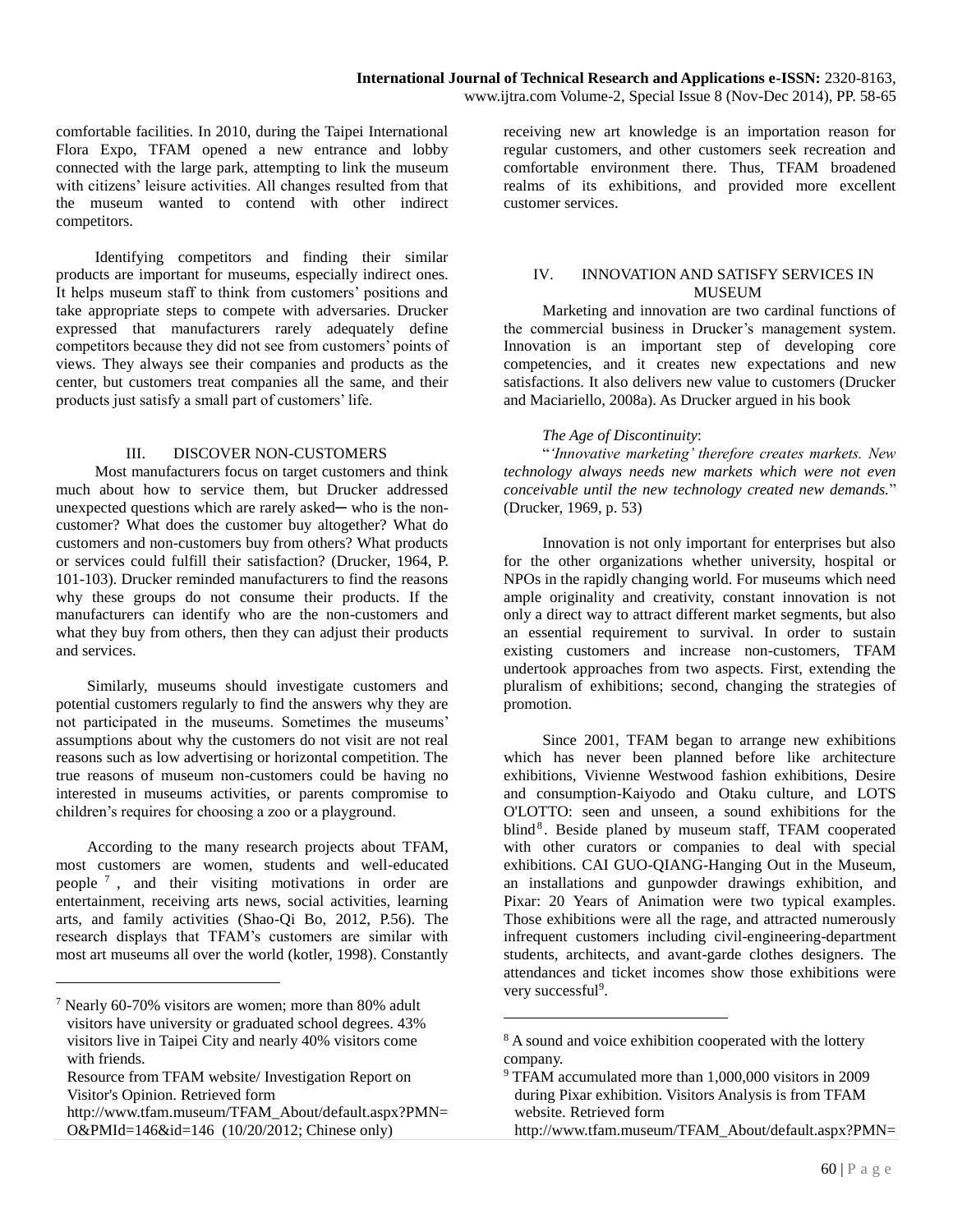On the other hand, TFAM adjusted its promotion strategies, buying TV and metro advertising, and enhancing promotions in other media like evening news and large book chain-stores. TFAM also designed new activities aimed at children and younger students. For example, students can visit free with student card on Saturday, and the on-line resource and teaching packages give convenience for school teachers and parents. For common customers, TFAM created programs such as Saturday night club, conferences, and performance. It focused on office workers and lovers by offering them an elegant place for social activities and date nights.

Exploring new markets and innovating products are always enterprises' crucial subjects, the same assignments for museums. Drucker regarded that studying non-customers help organizations approach to the meaningful aggregates in customer's mind. Aggregates are configurations, which mean the reality in the eye of beholder (Drucker, 1964, P.105). It is obvious that suppliers and customers have different perception come from their experience, and the customers' perception is more important. The non-customers represent some new markets and products could be created and tested. When museums examine their non-customers, they can rethink their existing products and services, and exploit new ones in the future.

## V. DEVELOP LONG-TERM CUSTOMERS

Although sometimes customers make decisions by combining their individuals' feeling and emotion, which makes their behaviors look irrational and hard to control by suppliers, their behaviors still should be seen as rational. Drucker stated "*the customers have to be assumed to be rational. But their rationality is not necessarily that of the manufacture; it is that of their own situation."* (Drucker, 1964, P. 96). That is, it is human nature to have different decisions in different situations. Customers are human who have mind, self-awareness, ability of judgments, not just data on marketing reports. Manufacturers should either respect and adapt customers' decisions, or try to change their behaviors.

When general customers choose certain brands and buy certain products, they consider several factors such as prices, recommendation, experiences of use, brand awareness and other customers' feedback. Customers also have similar deciding process of visiting museums. They will collect information, compare products and services, execute a decision, and then estimate results (Kotler, 1998). Consumers go to art museums rather than other organizations shows that they want to have unique experience by receiving new value and knowledge there.

Compared to other lively or easier recreations like going shopping or visiting zoo, museum consumers expect more knowledge-based activities and satisfied services. Thus, in order to respond to customers' needs, TFAM have been planning special exhibitions. However, it is short-term strategies to solicit customers, but when customers get used to the special exhibitions, their calm and rational thought returns again. How to maintain and develop them to become longterm customers are big challenges.

Like any supplier, TFAM hopes to develop better customer loyalty by improving services and increasing customer retention rate. TFAM asks their staff to solve visitors' problems immediately, and equip with professional knowledge. Also, they are required to have patience to service visitors with a smile and manners like staff or administrators in any other service industry (Wei-Jaw Deng; Yu-Cheng Lee, 2006). Those services satisfied TFAM customers, raising their desire to visit again, and increased the customer loyalty and awareness of museum's brand.

# VI. LONG-LIFE LEARNING

The concept of learning society was put forth during late 1960s (Hutchins, 1968), and Drucker added more in his book *Post-Capitalist Society* that pointed out in the knowledge era, schools are no longer only organizations to provide knowledge. Increasing numbers of organizations will compete with schools or become partners with them (Drucker, 1993, P.204). When schools shift their role to be a bridge between students and society, it is a good opportunity for museums to launch programs with school teachers, and develop children's habit of visiting museums.

TFAM caught the opportunity, and engaged in cooperating with school students and families that could be long-term customers in the future. TFAM could be the first museum in Taiwan to try systemically Museum-School Collaboration (Tun-Ju Liao, 2005) that school teachers designed courses accompanied with museums' exhibitions and resource. Both teachers and museum staff achieved curriculums in the classrooms and museums, hoping via those curriculums, students can feel familiar with the museum and visit it frequently. It has been widely accepted that the increasing number of museum attendance is involved in higher individuals' educational level and more public schools' classes utilize museums (Burcaw, 1997). Today, schools' students become the important resource of museums, and visiting museums is gradually accepted for a normal part of school's teaching activities. TFAM's educational innovation stimulated other museums in Taiwan to reestablished educational exhibitions and children classrooms. The series of educational activities were recognized and supported by enterprises; for instant, TFAM cooperated with the enterprises to transform students who live out of Taipei to museums, or reproduced art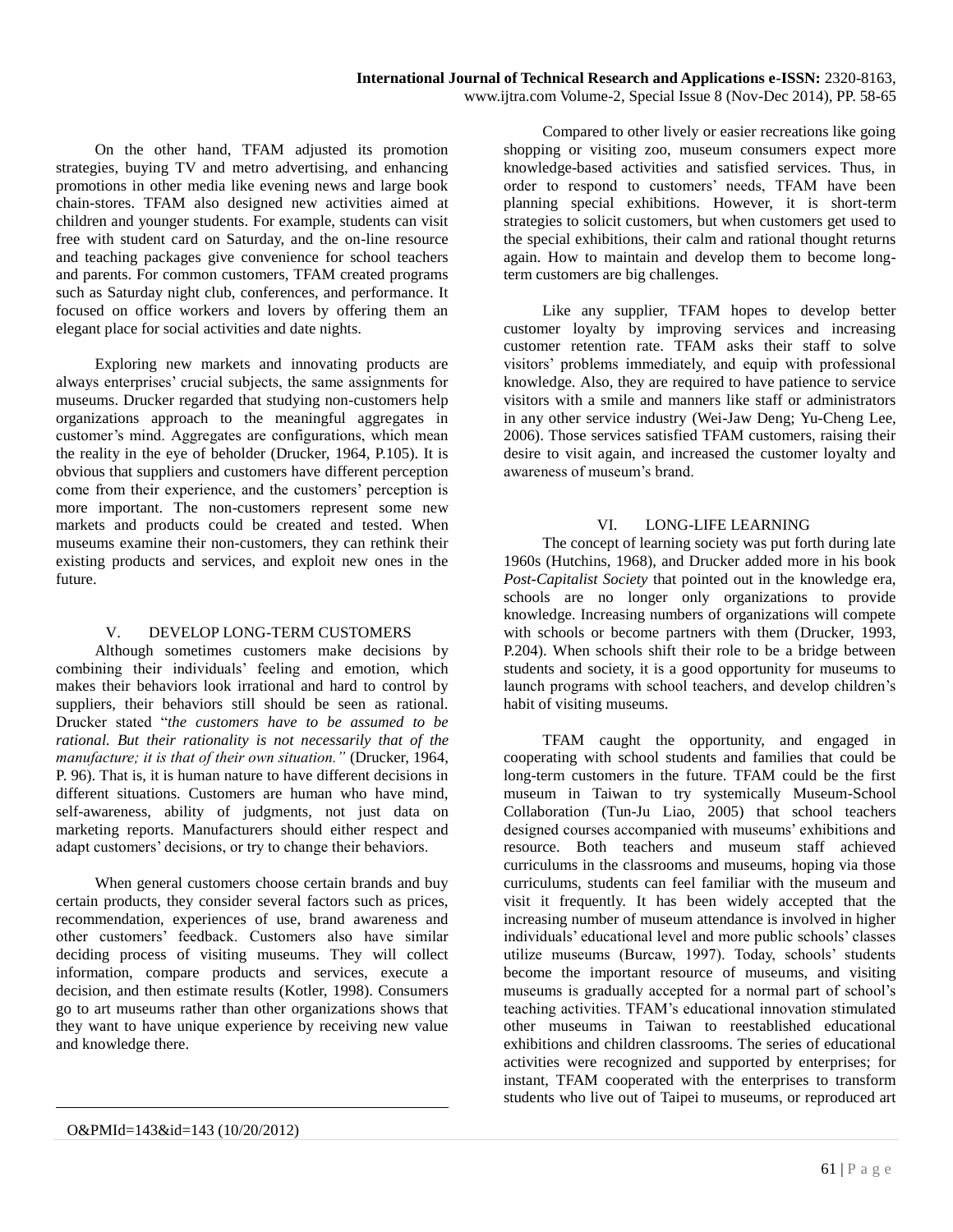works and shift them to the remote country for students who cannot go to Taipei<sup>10</sup>.

More than young children's education, TFAM also had ambition on social education. Beside academic albums, guide books and audio guide which were already basic equipment of theme exhibitions, TFAM also increases interpretation of art works, and makes them connect with people's daily experience, hoping customers feel familiar with the museum. For extending the museums' learning resource, TFAM invited lecturers in several fields such as cultural creative industry, newspapers, and travel books. Those people are hard to have exhibitions in the museum but they have numerous fans in their realms, so TFAM can attract their followers to the museums by lecturers.

Also, since 2012, visitors can download the museum's information, guide, and artists' interview to their smartphone by TFAM App. The museum's [association](http://dict.cn/association) links to other art communities and organizations that allow people sharing their experience and learning art knowledge on the internet. The circumstances do indicate that TFAM tries to penetrate people's life and encourage them to continuing learning from the museum.

Museum education is one part of social education and knowledge society. Every individual in the society has to learning for whole life because the society provides countless resource and urges them to pursue success. Long-life learning is an unavoidable tendency and phenomenon that Drucker expected more than two decades ago. Drucker believed that methods, objects, and positions of schools will change dramatically, and TFAM proved the change is more prevalent than his expectation because of the significantly digital development.

## VII. MARKETING IS THE RESPONSIBILITY OF ALL DEPARTMENTS

It is generally recognized that marketing is related to advertising, sales promotion, or public relations, but in Drucker's viewpoints, marketing is broader conception. He stated the target of marketing is to make selling unnecessary. While products or services are proper to customers, they sell themselves (Drucker & Maciariello, 2008a). His deep insight gave public a new understanding that marketing should be implemented comprehensively, and everyone in the organization is a marketer. That is, marketing is not only the responsibility of the marketing departments but should be understood by all employees (Darroch, 2010, p.g.256). Because of from customers' points of view, any product or service is a part of organizations, and they do not see them separately.

 $\overline{a}$ 

In the museums, marketing assignments actually are executed by many departments and people, ranging from curator to staff members. Every employee may contact with customers, even a part-time-job worker and a volunteer can influence the customers' impression of the museum. That's why TFAM tried to establish a sound system to train employees and developed volunteers in the museum by guide training, exam and award in 1999.<sup>11</sup>

Another specific improvement of TFAM's exhibitions is the Exhibition Department absorbed more suggestions from the different departments. Since established, TFAM have four main departments: Acquisition, Exhibition, Research, and Education which engage in different assignments<sup>12</sup>. The four departments were clearly responsible for their work: the Acquisition Department purchase and conserve art works. It also manages the storehouses, framing and maintaining collections. Exhibition Department is in charge of planning exhibition and introducing the international communication. Research Department involves in academic research publications and development policies of museum. Education Department is responsible for promoting art education, planning activities, and organizing cosmopolitan seminars.

In the initial stages, Exhibition Department and Acquisition Department had full authority to plan exhibition, and then other departments assisted them for promotion. However, recently, the rest of the departments attend exhibition arrangements actively. Some exhibitions such as educational exhibitions or lectures need professional staff that has ample experience about interacting with children and school teachers. Beside educational exhibition, the museum recognized that a well-arranged and excellent exhibition is the best marketing tool than any other advertising, so the Exhibition Department staff considered more effect of promotion and advertising when they plan exhibitions.

Every department must discuss with each other and have integrated arrangement that exhibitions and programs can move smoothly. When departments comprehensively concentrate on marketing, the resource and time can be used more effectively, and the products can have largest influence with less selling.

Retrieved from http://www.tfam.museum/TFAM\_About/default.aspx?PM N=O&PMId=109&id=109

<sup>&</sup>lt;sup>10</sup> TFAM cooperated with enterprise like Quanta foundation and Taiwan Semiconductor Manufacturing Company.

<sup>&</sup>lt;sup>11</sup> Information from TFAM website/ The Taipei Fine Arts Museum Volunteer Group

<sup>&</sup>lt;sup>12</sup> Refer to the website of Taipei Fine Arts Museums/ Organization Retrieved from http://www.tfam.museum/TFAM\_About/default.aspx?PM N=O&PMId=129&id=129 (10/04/2012)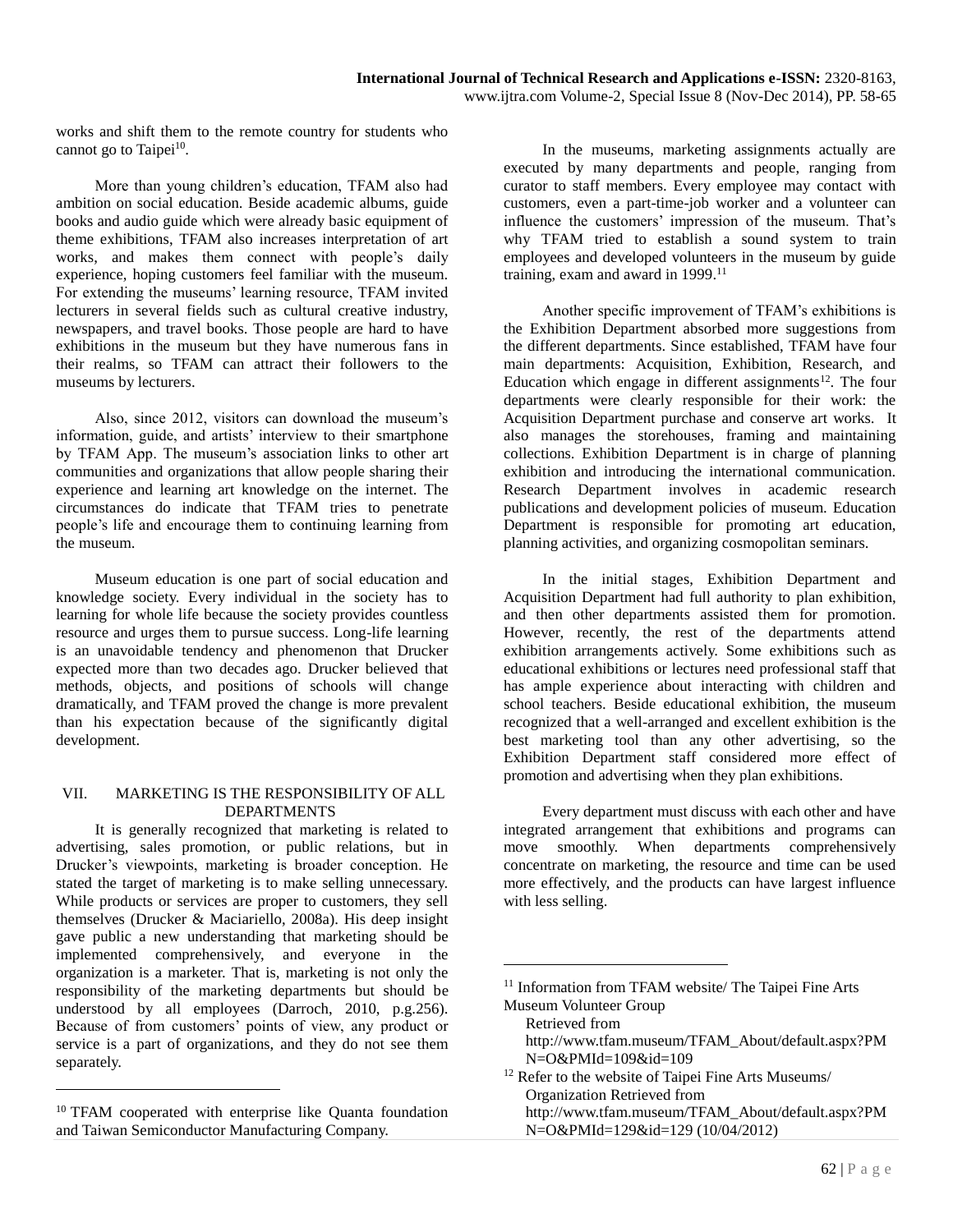# VIII. EXAMINE TFAM'S MARKETING STRATEGIES

Although many Drucker's marketing concepts are in widespread uses on many commercial businesses, museum executives must especially understand his perspective on NPOs marketing which shows different mission and source of money from business and government (Drucker, 1990). Rreferring to his NPOs research, there are three aspects that need to be surveyed carefully when museums carry out marketing strategies.

First, the museum must clarify their purpose and orientation. In a case study "The University Art Museum: defining purpose and mission," Drucker used a case to show some possible questions that every museum should consider (Drucker and Maciariello, 2008b). For any museum, the first step of operation is to identify what category it is, and put energy on its target. The museum should ask" Is it the international museum whose income heavily relies on tourism? Is it the community museum that closely connects with residents, or is it the elitist museum which service most scholars, university students and professional artists?" It is dangerous to [estimate](http://www.nciku.cn/search/en/estimate) [too](http://www.nciku.cn/search/en/too) [highly](http://www.nciku.cn/search/en/highly) about museum resource, and attempt to become an all-dimensional museum.

During the growing process, TFAM faces the oriented problem again and again, and it adjusts orientation during every curator's duty. Unlike the National Palace Museum which originally has profuse ancient collections, and unlike MOCA which do not focus on collecting art works<sup>13</sup>, TFAM needs to consider four departments simultaneously to integrate compatible resource. TFAM's experience shows that understanding customers significantly helps to ensure museum's orientation. Of course, revising the orientation regularly is vital to organization because any museum's strengths decline one day without improving them.

Additionally, the commercial marketing and museum (NPOs) marketing have difference in their target and management; that is, the museum's final mission is to promote art and culture, and service customers. Commercial marketing theories do offer the curator and staff realize that competition and raising fund are inevitable challenges, and it also gives museums new outlook about promotion such as brand developing and market segments. However, marketing is an auxiliary tool of museum to achieve museums' target, and it cannot replace the museum's basic mission like collection or education. Usually, enterprises will obsolete any non-profit products, but museums, on the other hand, can have non-profit products if they have cultural or social meaning. If museums

 $\overline{a}$ 

over emphasize marketing and profit, the original functions and missions of museums may lose. For instance, although ticket income is vital aim of planning exhibitions in TFAM, it is not the only condition<sup>14</sup>. TFAM also plays as pioneer for assisting Taiwan young artists even though they are not famous now and their exhibition cannot attract numerous customers. It is museums responsibility to create new art value and promote value to the popular. For museum, visitors are not only consumers but also cultural accepters and deliverers, and they could be a part of the museum like volunteers or advisers.

Third, museums need to consider balance of their organizations' profession and customers' demand. Drucker argued that market does not differentiate between good and bad; it just responds what customers want, so it is business leaders' responsibility to offer genuine benefits to customers (Darroch, 2010, p.g.265). The same situation in TFAM, when most visitors go to the museum for attractive special exhibitions, TFAM should look back the phenomenon and ask "should the museum always cater to customers?" or "does museum have to deliver new value and concepts for customers?" When excellent special exhibition (Blockbuster Show) stimulates customers' appetites, they require more and more "start" artists' exhibitions, and it leads to the museum pays more attention on "Box-office" and plans many masters' exhibitions like Picasso or Monet; however, the exhibitions sometimes do not include their top-class art works. Also, some local artists and art critics attack special exhibitions for several reasons (Jia-Ji Wang, 2011): the international exhibitions edge out the local artists' living space because the museum has limited annual budgets. They queried that expensive special exhibitions give profits to certain organizations or famous artists. Besides, the special exhibitions which transplant directly from other museums or hold by the curator companies deprive the opportunities of training local curators and the professional museum members. It is an important duty of TFAM as well.

## IX. CONCLUSION

TFAM's growth and changes embodies Drucker's marketing philosophy in many aspects. First, it increasingly emphasizes customers' real requirements by investigating visitors systematically. From visitors' opinions, TFAM staff specifically understands their customers, and identifies the museum's direct and indirect competitors. Clarifying strengthens and weakness helps the museum to apply appropriate marketing strategies to compete with other museums and its formidable rivals, other leisure activities.

<sup>&</sup>lt;sup>13</sup> MOCA has few Public Art and Installment collections which are separated in the museums, nearly parks and the metro lines.

Retrieved from

[http://60.250.96.120/mocataipei/public\\_art/public\\_art.html](http://60.250.96.120/mocataipei/public_art/public_art.html) (Chinese only)

<sup>&</sup>lt;sup>14</sup> Government grants are principal source of TFAM, and the second is ticket income (fluctuant by exhibitions every year). Data of revenue and expenditure comes from TFAM website. Retrieved from [http://www.tfam.museum/TFAM\\_About/default.aspx?PM](http://www.tfam.museum/TFAM_About/default.aspx?PMN=O&PMId=60&id=60) [N=O&PMId=60&id=60](http://www.tfam.museum/TFAM_About/default.aspx?PMN=O&PMId=60&id=60) (Chinese only)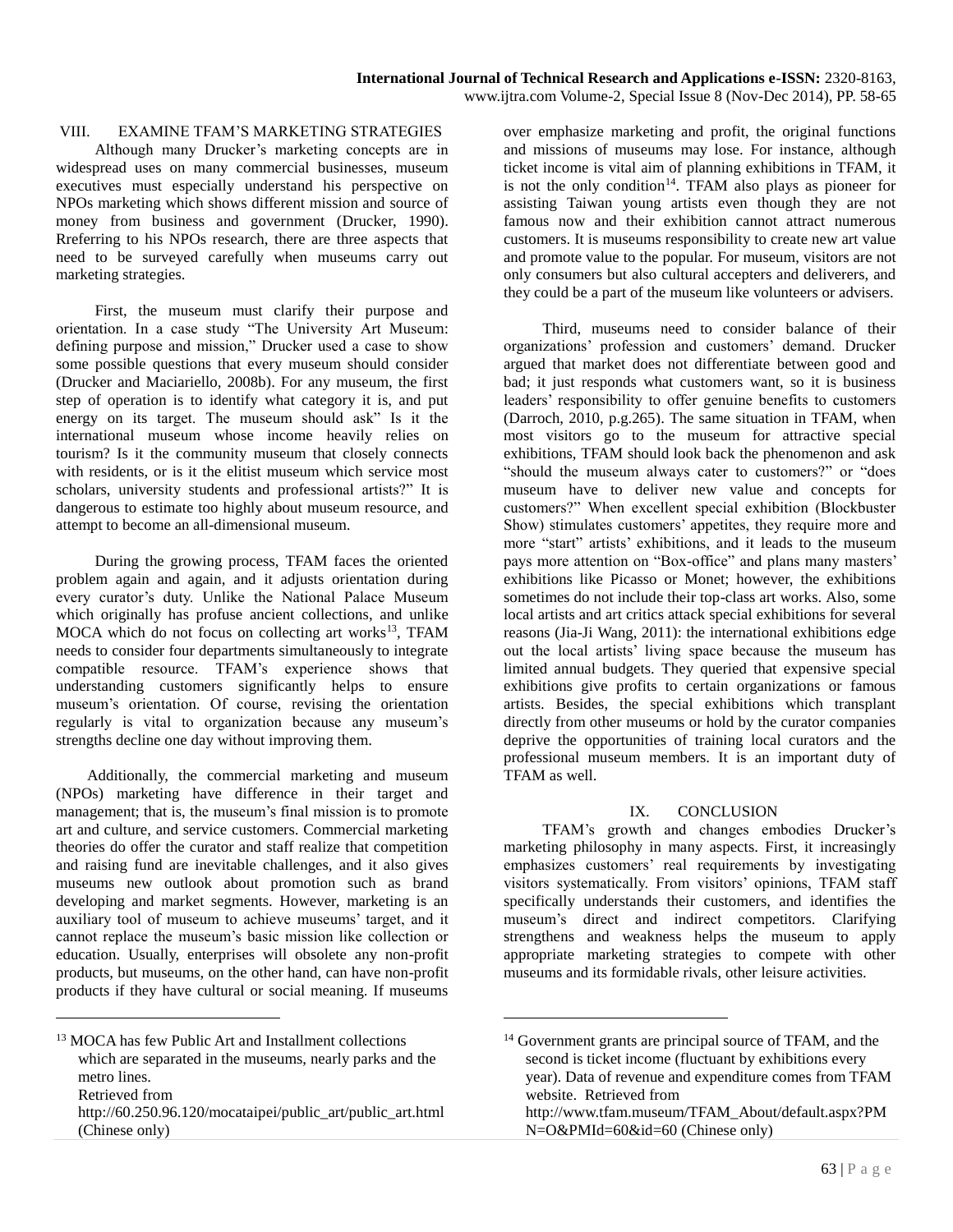The customer survey also offers information why certain customers do not go to TFAM. Understanding non-customers' needs stimulated it to pay attention on new markets and create new products. Thus, TFAM began to integrate the museum's resource, improve better services, and arrange various special and educational exhibitions for attracting infrequent and noncustomers. Moreover, Drucker deemed every employee is integral part of marketing. The corollary is that when four departments in TFAM support each other, the museums can obtain biggest benefits on marketing. Connective resource makes the museum has well-arranged projects of exhibitions and retains stronger power to market its products, or requests more grants form government and enterprises.

The obvious change in TFAM could be educational services recently. Beside, building professional exhibitions, TFAM cooperated formally with schools' teachers to project curriculums. It exploits diverse lectures and the information platforms on the internet that every general customer can download and share information easily. TFAM attempts to achieve long-tern customers by developing their visiting habits and keeping learning in the museum.

TFAM's revolution presents the shifts of social tendency including respecting customers' feeling and long-life learning. It is similar with Drucker's marketing spirit in now and the next society, and TFAM must be not the only museum to practice Drucker's principles. Actually, Drucker did not provide abstruse marketing theories and complex marketing strategies, but his perspective always directly pointed out the core value of marketing- creating customers. The marketing strategies may change with time passing, but the core value lives perpetually. It could be the reason why Drucker's thinking can be applied by many kinds of enterprises and social organizations, even though they addressed more than half a century ago.